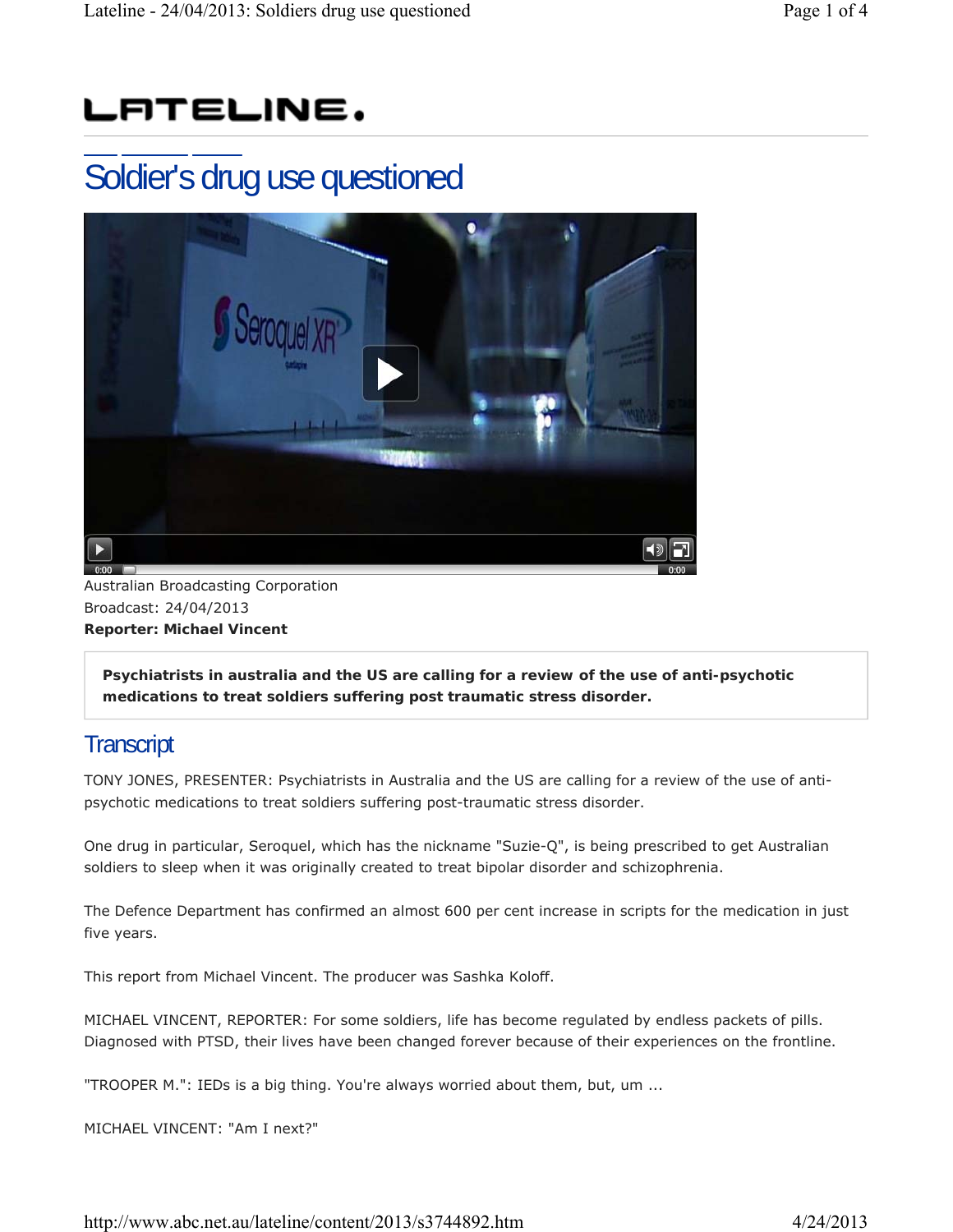"TROOPER M.": Yeah. You, um, you know, we drove over one. You know, we had six cars go over one and then it went off, so.

MICHAEL VINCENT: "Trooper M." is just 23 years old. He served in a Special Forces unit in Afghanistan with comrades who were killed by Afghan colleagues.

"TROOPER M.": Then you think about, wow, you know, what if, um, you know, it was me that got murdered, not him, you know?

MICHAEL VINCENT: And it wasn't only death that distressed him.

"TROOPER M.": Over there they - a father had - they molest their kids and he (inaudible) child he had raped and he was just really concerned about his health and upset about his child and he'd raped his own child and seriously damaged his organs.

MICHAEL VINCENT: "Trooper M." sought help when the nightmares became too much.

"TROOPER M.": So the mental health nurse liaised with one of the medical officers, and from that - this is before I saw a psychiatrist or anything like that - they decided that Seroquel would be the choice of medication.

MICHAEL VINCENT: And why do you think they did that?

"TROOPER M.": I'm not sure. I never - I just followed what I was being told, pretty much, so.

MICHAEL VINCENT: Seroquel, also known by its generic name Quetiapine, was originally created to treat only bipolar disorder and schizophrenia. Then, in 2010, it was approved for use in Australia by the Therapeutic Goods Administration to treat generalised anxiety disorder and major depression with recommended doses of up to 150 milligrams daily.

But Defence offers soldiers up to 400 milligram tablets.

Lateline has been told that some soldiers are on up to 700 milligrams.

STAN CATTS, UNI. OF QUEENSLAND: If you are just simply trying to induce a degree of calm so that they can sleep better, then 50 or 100 milligrams ought to be enough. However if you're actually treating treatment resistant depression or treatment resistant arousal that's part of the PTSD syndrome, then you're probably going to need a higher dose. And sometimes with very complex disorders and where psychosis might be under consideration, you need much higher doses, 500 to 700 milligrams.

RICHARD A. FRIEDMAN, WEILL CORNELL MEDICAL COLLEGE: 700 milligrams is a whopping dose of Seroquel to give to a drug-naive person. My guess is 700 milligrams is given to people who've already experienced, you know, several hundred milligrams without an effect. That's a very, very large dose. That's clearly an antipsychotic-sized dose of the drug.

MICHAEL VINCENT: What's the highest dosage of Seroquel that you've used?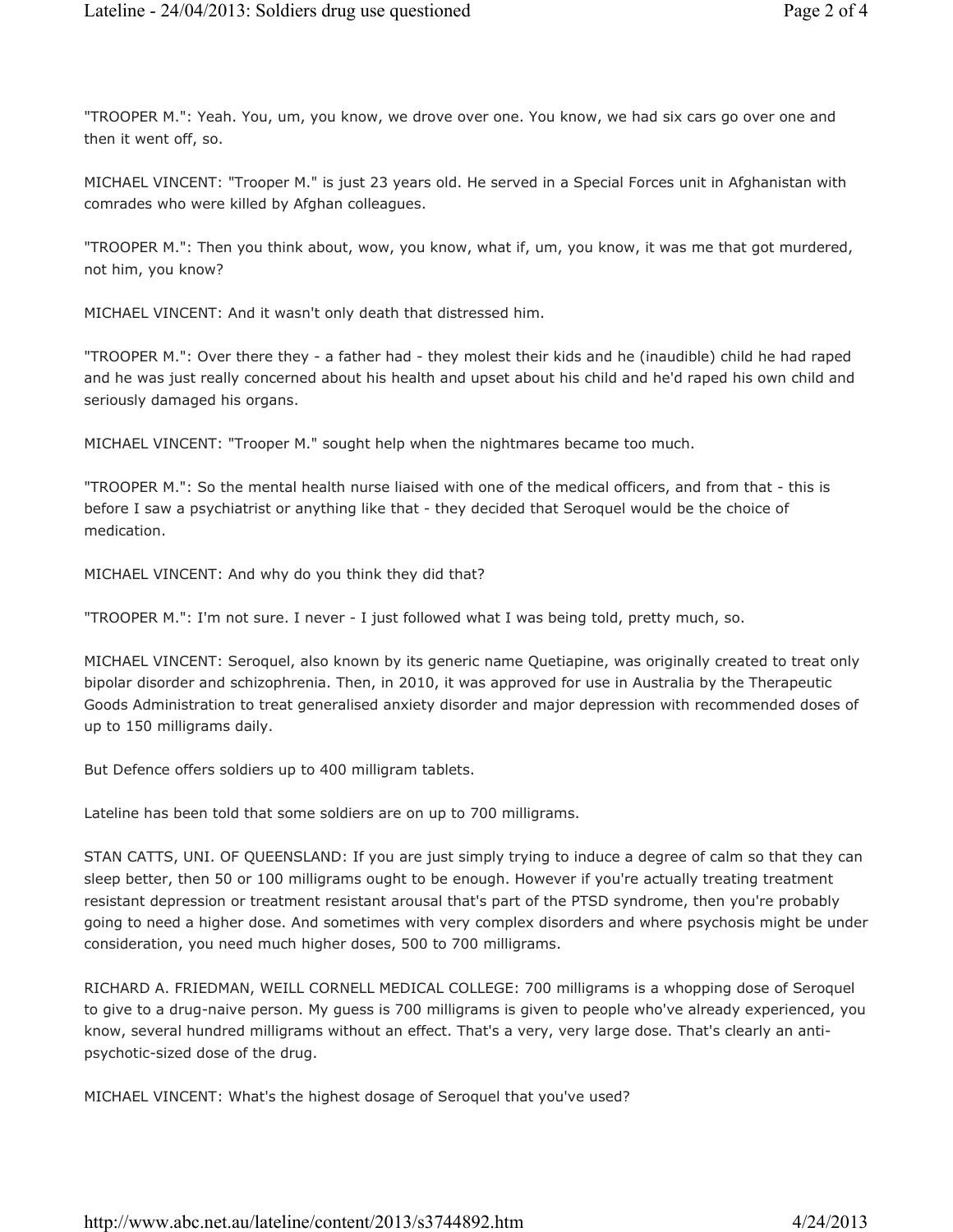"TROOPER M.": Say, maybe 250 milligram in one go. There has been slipups at times if I - because I was drinking a lot and I accidently took the 100 milligram tablets instead of the regular 25 milligram tablets. I accidently took about four of them, so I didn't wake up for over 24 hours. So, yeah.

MICHAEL VINCENT: "Trooper M." is not alone.

"CORPORAL J.": It's like a hangover. During the day when I was awake, I'd find myself, like, staring at a wall and drooling. People would ask if I was OK. These'd be senior officers. I'd be doing that for three to four hours while at work. I couldn't react. I was a blob, occupying the body of a soldier.

MICHAEL VINCENT: "Corporal J." has been a Special Forces soldier for 20 years. His words are being read by an actor to protect his identity.

"CORPORAL J.": I was on these drugs for six months when I was diagnosed with PTSD. That was what an Army psychiatrist informed me was the minimum treatment time under the guidelines. Afterwards it took me months to be weaned off it.

MICHAEL VINCENT: Lateline has spoken to Special Forces soldiers from Queensland, NSW and Victoria. All have PTSD. Some have received psychological counselling, some haven't. All say military doctors or GPs sanctioned by the Defence Department prescribed them Seroquel as a sedative just to get them to sleep.

STAN CATTS: If a veteran's getting sedation with Seroquel, it's not indicative of its therapeutic effect, it's indicative of its adverse effect. And that adverse effect should not be used as a way of treating a sleep disorder. You should treat the PTSD or depression that's the true cause of the sleep disorder.

MICHAEL VINCENT: Psychiatrist Professor Stan Catts has been studying Vietnam veterans with PTSD and their families for more than a decade. He says only psychological therapy is a proven treatment for PTSD, not the use of anti-psychotics.

STAN CATTS: I think the Seroquel issue is worrying because it's an indicator probably poor quality treatment. It's an indicator that a treatment that can administered in a minute of a prescription is being - is replacing intensive psychological treatments that require highly-trained staff and require a lot more time to administer.

MICHAEL VINCENT: The ADF's most recent figures show that eight per cent or almost 2,500 of its serving personnel suffer from PTSD.

In a statement to Lateline, Defence says soldiers are to be offered psychological therapy as a "first line treatment". But for patients where these treatments are less effective or those who, "... exhibit high levels of irritability, aggression or depression," medications like Seroquel can be used with careful monitoring.

The Defence Department says Seroquel is effective for insomnia and preferable to potentially addictive sleep drugs.

But Defence concedes its usage of Seroquel or Quetiapine has been steadily increasing. That's an understatement. In the past five years, the number of prescribed packages have jumped 573 per cent. Lateline's asked how many soldiers have been offered or have attended psychotherapy clinics. We haven't been given an answer.